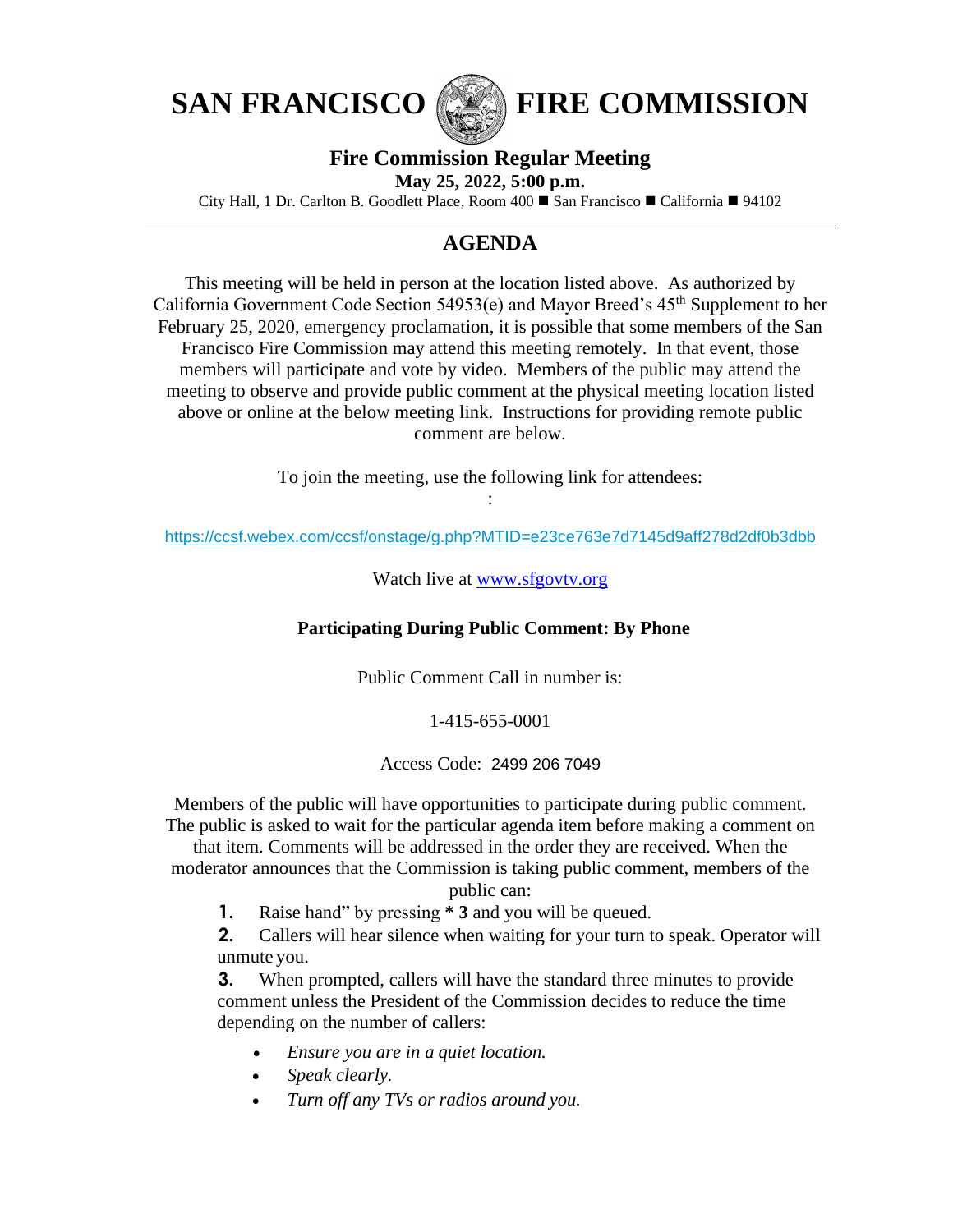#### *Item No.* **1. ROLL CALL**

| President                  | Katherine Feinstein      |
|----------------------------|--------------------------|
| Vice President             | Stephen Nakajo           |
| Commissioner               | <b>Francee Covington</b> |
| Commissioner               | Armie Morgan             |
| <b>Chief of Department</b> | Jeanine Nicholson        |

### **2. Ramaytush Ohlone Land Acknowledgement**

The San Francisco Fire Commission acknowledges that we are on the unceded ancestral homeland of the Ramaytush Ohlone who are the original inhabitants of the San Francisco Peninsula. As the indigenous stewards of this land, and in accordance with their traditions, the Ramaytush Ohlone have never ceded, lost, nor forgotten their responsibilities as the caretakers of this place, as well as for all peoples who reside in their traditional territory. As guests, we recognize that we benefit from living and working on their traditional homeland. We wish to pay our respects by acknowledging the Ancestors, Elders, and Relatives of the Ramaytush Ohlone community and by affirming their sovereign rights as First Peoples.

## **3. GENERAL PUBLIC COMMENT**

Members of the public may address the Commission for up to three minutes on any matter within the Commission's jurisdiction that does not appear on the agenda. Speakers shall address their remarks to the Commission as a whole and not to individual Commissioners or Department personnel. Commissioners are not to enter into debate or discussion with a speaker. The lack of a response by the Commissioners or Department personnel does not necessarily constitute agreement with or support of statements made during public comment.

### **4. PRESENTATION FROM SFFD FIRE AUXILIARY RESERVE** *[Discussion]*

Philip Buckley, Commander of the SFFD Fire Auxiliary Reserve to provide an overview of their Program.

### **5. CHIEF OF DEPARTMENT'S REPORT** *[Discussion]*

REPORT FROM CHIEF OF DEPARTMENT, JEANINE NICHOLSON Report on current issues, activities, and events within the Department since the Fire Commission meeting on May 11, 2022, including budget, academies, special events, communications, and outreach to other government agencies and the public.

### REPORT FROM ADMINISTRATION, DEPUTY CHIEF TOM O'CONNOR

Report on the Administrative Divisions, Fleet and Facility status and updates, Finance, Support Services, and Homeland Security.

### **6. APPROVAL OF THE MINUTES** *[Discussion and possible action]*

Discussion and possible action to approve meeting minutes.

- Minutes from Special Meeting on March 30, 2022.
- Minutes from Special Meeting on April 5, 2022.
- Minutes from Special Meeting on April 6, 2022.
- Minutes from Special Meeting on April 25, 2022.
- Minutes from Special Meeting on May 4, 2022
- Minutes from Regular Meeting on May 11, 2022.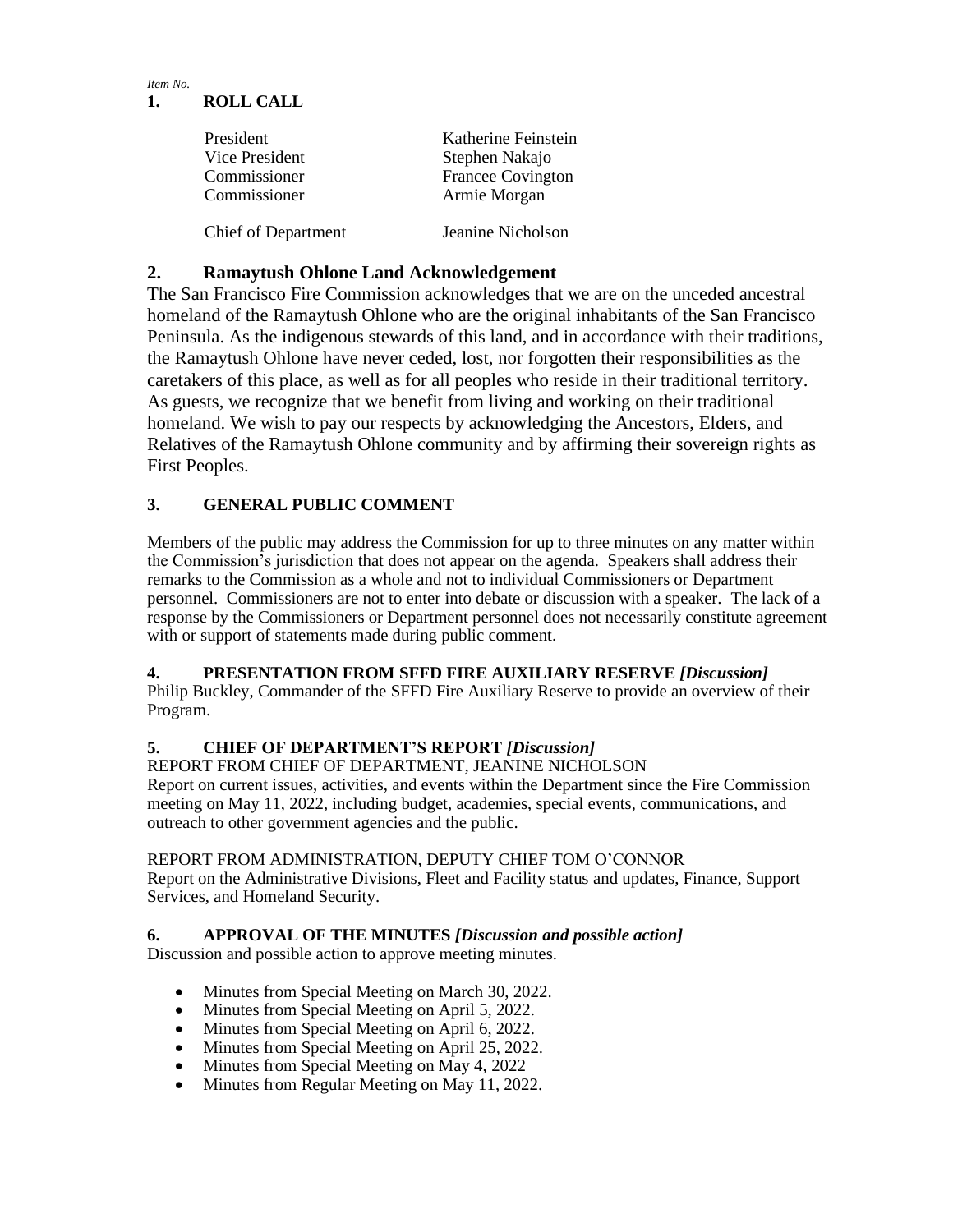#### **7. PUBLIC COMMENT ON ITEM 8**

Public comment on all matters pertaining to Items 8 below, including public comment on whether to hold Items  $8(b)$  (c) (d) (e) (f) and (g) in closed session.

#### **8. POSSIBLE CLOSED SESSION REGARDING PERSONNEL MATTERS**

**a. VOTE ON WHETHER TO CONDUCT ITEMS 8(b) (c) (d) (e) (f) and (g) IN CLOSED SESSION** *[Action]*

The Commission may hear Items  $8(b)$  (c) (d) (e) (f) and (g) in closed session pursuant to Government Code Section 54957(b) and Administrative Code Section 67.10(b).

**b. PUBLIC EMPLOYEE DISCIPLINE, CASE NO. 2021-08: COMMISSION DELIBERATIONS ON PROPOSED FINDINGS OF FACT, AND POSSIBLE APPROVAL OF FINDINGS OF FACT REGARDING COMMISSION'S DECISION ON VERIFIED COMPLAINT FILED WITH THE COMMISSION BY CHIEF OF DEPARTMENT [***Action***]** 

At a meeting on March 2, 2022, regarding the above-referenced matter, the Commission deliberated and reached a decision on employee non-disciplinary separation. The Commission is now considering proposed Findings of Fact in relation to that decision.

**c. PUBLIC EMPLOYEE DISCIPLINE, CASE NO. 2021-09: COMMISSION DELIBERATIONS ON PROPOSED FINDINGS OF FACT, AND POSSIBLE APPROVAL OF FINDINGS OF FACT REGARDING COMMISSION'S DECISION ON VERIFIED COMPLAINT FILED WITH THE COMMISSION BY CHIEF OF DEPARTMENT [***Action***]** 

At a meeting on February 24, 2022, regarding the above-referenced matter, the Commission deliberated and reached a decision on employee non-disciplinary separation. The Commission is now considering proposed Findings of Fact in relation to that decision.

**d. PUBLIC EMPLOYEE DISCIPLINE, CASE NO. 2021-10: COMMISSION DELIBERATIONS ON PROPOSED FINDINGS OF FACT, AND POSSIBLE APPROVAL OF FINDINGS OF FACT REGARDING COMMISSION'S DECISION ON VERIFIED COMPLAINT FILED WITH THE COMMISSION BY CHIEF OF DEPARTMENT [***Action***]** 

At a meeting on February 22, 2022, regarding the above-referenced matter, the Commission deliberated and reached a decision on employee non-disciplinary separation. The Commission is now considering proposed Findings of Fact in relation to that decision.

**e. PUBLIC EMPLOYEE DISCIPLINE, CASE NO. 2021-12: COMMISSION DELIBERATIONS ON PROPOSED FINDINGS OF FACT, AND POSSIBLE APPROVAL OF FINDINGS OF FACT REGARDING COMMISSION'S DECISION ON VERIFIED COMPLAINT FILED WITH THE COMMISSION BY CHIEF OF DEPARTMENT [***Action***]** 

At a meeting on February 25, 2022, regarding the above-referenced matter, the Commission deliberated and reached a decision on employee non-disciplinary separation. The Commission is now considering proposed Findings of Fact in relation to that decision.

**f. PUBLIC EMPLOYEE DISCIPLINE, CASE NO. 2021-15: COMMISSION DELIBERATIONS ON PROPOSED FINDINGS OF FACT, AND POSSIBLE APPROVAL OF FINDINGS OF FACT REGARDING COMMISSION'S DECISION ON VERIFIED COMPLAINT FILED WITH THE COMMISSION BY CHIEF OF DEPARTMENT [***Action***]** 

At a meeting on February 22, 2022, regarding the above-referenced matter, the Commission deliberated and reached a decision on employee non-disciplinary separation. The Commission is now considering proposed Findings of Fact in relation to that decision.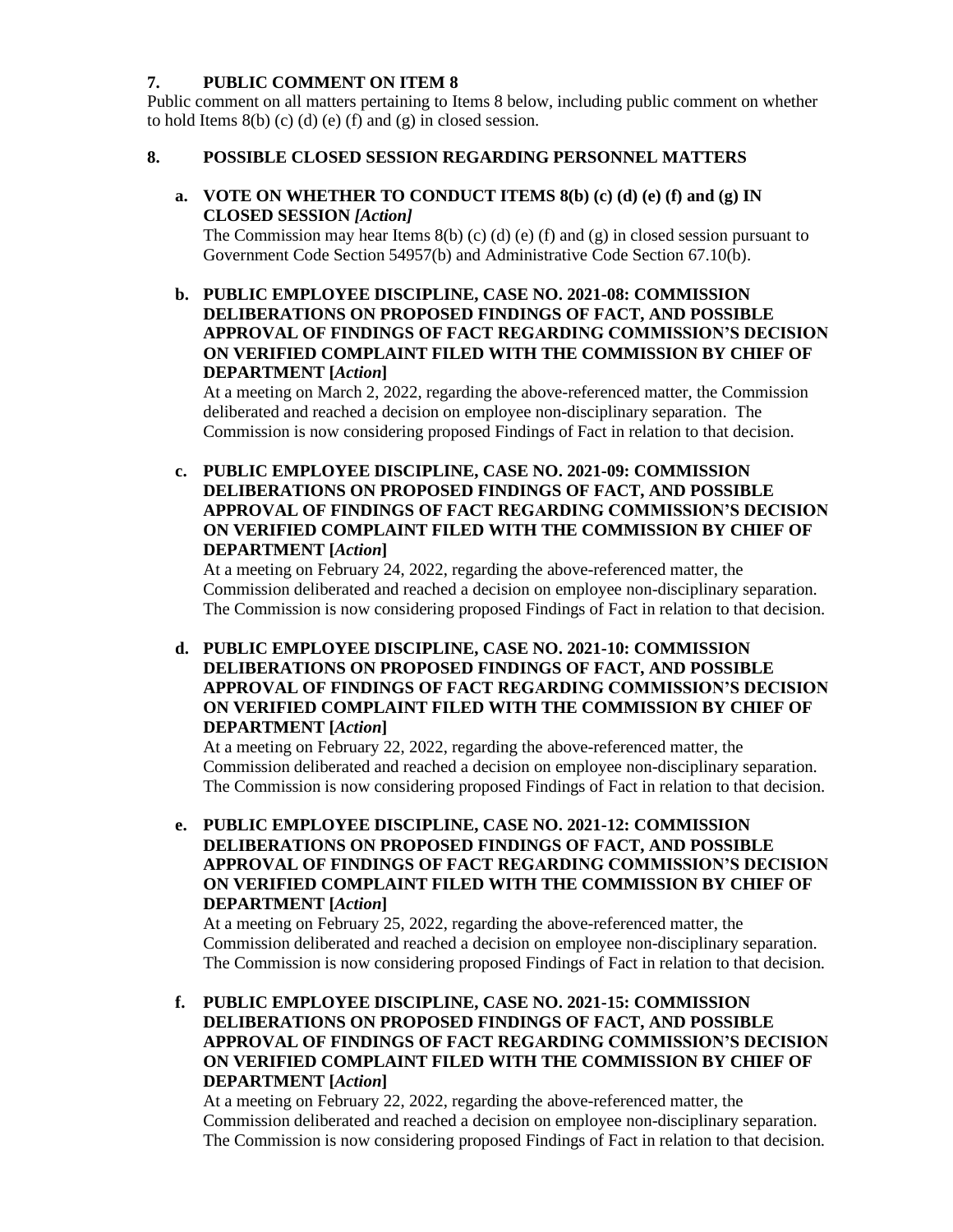#### **g. PUBLIC EMPLOYEE DISCIPLINE, CASE NO. 2021-16: COMMISSION DELIBERATIONS ON PROPOSED FINDINGS OF FACT, AND POSSIBLE APPROVAL OF FINDINGS OF FACT REGARDING COMMISSION'S DECISION ON VERIFIED COMPLAINT FILED WITH THE COMMISSION BY CHIEF OF DEPARTMENT [***Action***]**

At a meeting on February 28, 2022, regarding the above-referenced matter, the Commission deliberated and reached a decision on employee non-disciplinary separation. The Commission is now considering proposed Findings of Fact in relation to that decision.

#### **9. REPORT ON ANY ACTION TAKEN IN CLOSED SESSION** *[Discussion and*

*possible action]* as specified in California Government Code Section 54957.1(a) and San Francisco Administrative Code section 67.12(b).

#### **10. VOTE TO ELECT WHETHER TO DISCLOSE ANY OR ALL DISCUSSIONS HELD IN CLOSED SESSION**, as specified in San Francisco Administrative Code Section 67.12(a). *[Action]*

#### **11. ADJOURNMENT**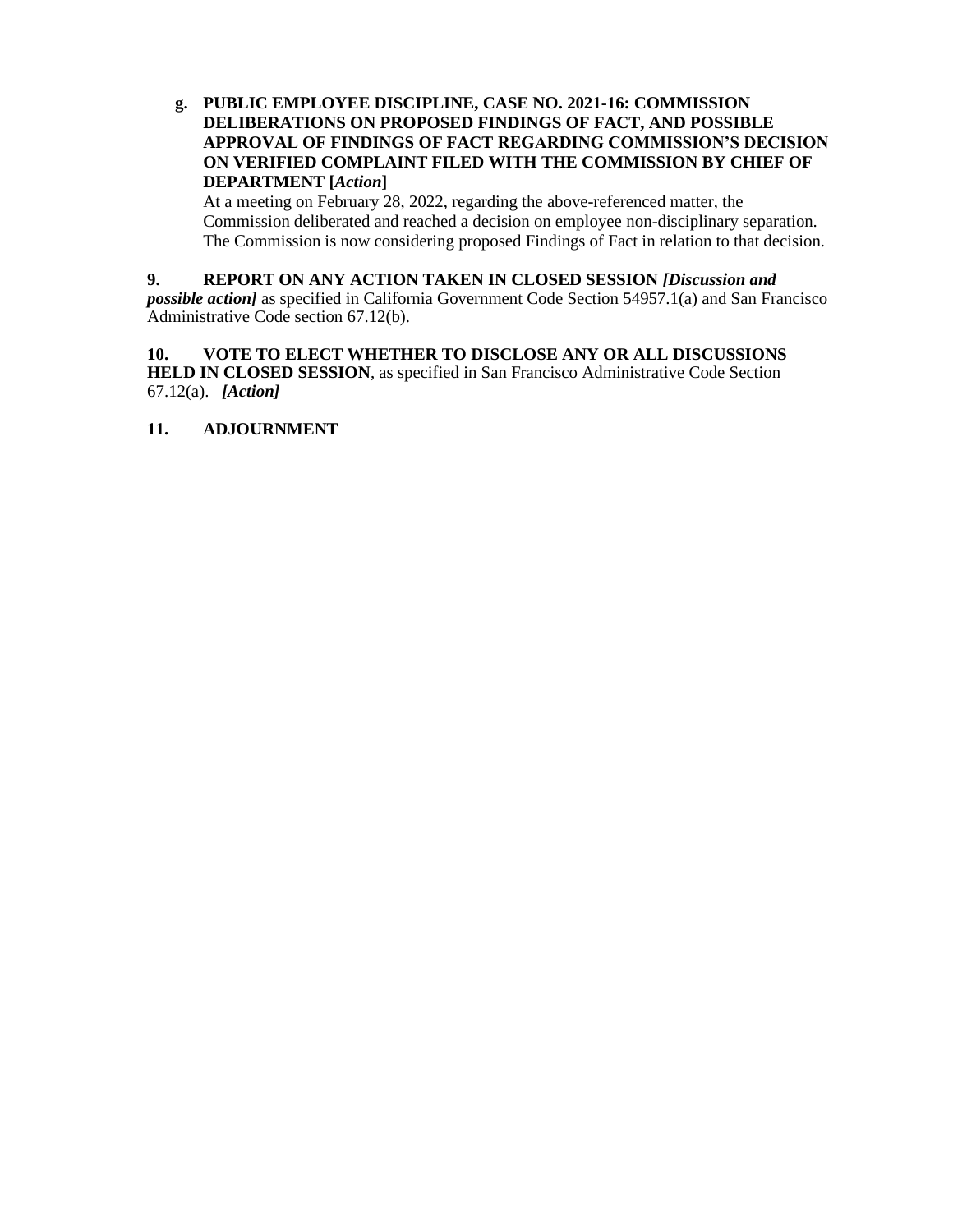### **SAN FRANCISCO FIRE COMMISSION**

### **NOTICE OF COMMISSION PROCEDURES**

#### **Commission Meeting Schedule and Location**

The Fire Commission will meet regularly on the  $2<sup>nd</sup>$  and  $4<sup>th</sup>$  Wednesday of each month at San Francisco City Hall, 1 Dr. Carlton B. Goodlett Place, San Francisco, CA 94102. The second Wednesday in Room 416 at 9:00 a.m. and the fourth Wednesday in Room 400 at 5:00 p.m.

#### **Commission Office**

The Fire Commission Office is located at 698 Second Street, Room 220, San Francisco, CA 94107. The Fire Commission telephone number is (415) 558-3451; the fax number is (415) 558-3413. The web address is [http://sf-fire.org/fire-commission-home.](http://sf-fire.org/fire-commission-home) Office hours are from 7:30 a.m. to 4:00 p.m., Monday through Friday.

#### **Language Access**

Per the Language Access Ordinance (Chapter 91 of the San Francisco Administrative Code), Chinese, Spanish and or Filipino (Tagalog) interpreters will be available upon requests. Meeting Minutes may be translated, if requested, after they have been adopted by the Commission. Assistance in additional languages may be honored whenever possible. To request assistance with these services please contact the Commission Secretary at (415) 558-3451, or fire.commission@sfgov.org at least 48 hours in advance of the hearing. Late requests will be honored if possible.

#### **Information on Disability Access**

The hearing rooms in City Hall are wheelchair accessible. The closest accessible BART station is the Civic Center Station at United Nations Plaza and Market Street. Accessible MUNI lines serving this location are: #42 Downtown Loop, and #71 Haight/Noriega and the F Line to Market and Van Ness and the Metro Stations at Van Ness and Market and at Civic Center. For information about MUNI accessible services call (415) 923-6142. There is accessible curbside parking adjacent to City Hall on Grove Street and Van Ness Avenue and in the vicinity of the Veterans Building at 401 Van Ness Avenue adjacent to Davies Hall and the War Memorial Complex. For more information about MUNI accessible services, call (415) 701-4485.

To obtain a disability-related modification or accommodation, including auxiliary aids or services, to participate in the meeting, please contact the Commission Secretary at least two business days before the meeting at (415) 558-3451 to make arrangements. Late requests will be honored, if possible.

To assist the City's efforts to accommodate persons with severe allergies, environmental illnesses, multiple chemical sensitivity or related disabilities, attendees at public meetings